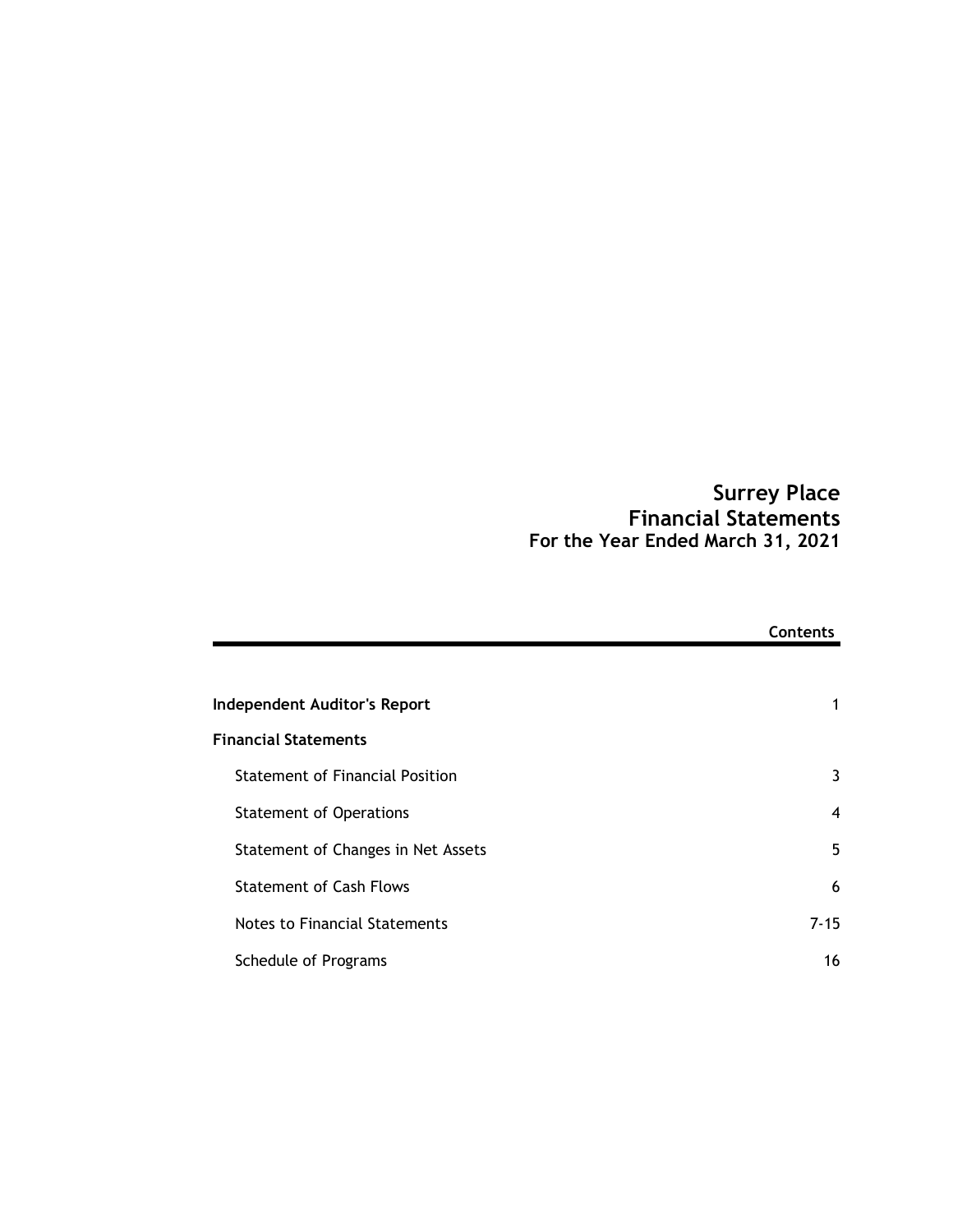

Tel: 905 898 1221 Fax: 905 898 0028<br>Toll-free: 866 275 8836 www.bdo.ca

Toll-free: 866 275 8836 17310 Yonge Street Unit 11 BDO Canada LLP The Gates of York Plaza Newmarket ON L3Y 7R9

# Independent Auditor's Report

#### To the Members of Surrey Place

#### **Opinion**

We have audited the financial statements of Surrey Place (the "Organization"), which comprise the statement of financial position as at March 31, 2021, and the statements of operations and **Changes in the changes in the set assets and cash flows for the case and the change of the set and the set and the performance of the set and the set and the set and the set and the set and notes to the set and the statem** statements, including a summary of significant accounting policies.

In our opinion, the accompanying financial statements present fairly, in all material respects, the financial position of the Organization as at March 31, 2021, and its financial performance and its cash flows for the year then ended in accordance with Canadian accounting standards for not-for-profit organizations.

#### Basis for Opinion

We conducted our audit in accordance with Canadian generally accepted auditing standards. Our responsibilities under those standards are further described in the Auditor's Responsibilities for the Audit of the Financial Statements section of our report. We are independent of the Organization in accordance with the ethical requirements that are relevant to our audit of the financial statements in Canada, and we have fulfilled our other ethical responsibilities in accordance with these requirements. We believe that the audit evidence we have obtained is sufficient and appropriate to provide a basis for our opinion.

#### Responsibilities of Management and Those Charged with Governance for the Financial **Statements**

Management is responsible for the preparation and fair presentation of these financial statements in accordance with Canadian accounting standards for not-for-profit organizations, and for such internal control as management determines is necessary to enable the preparation of financial statements that are free from material misstatement, whether due to fraud or error.

In preparing the financial statements, management is responsible for assessing the Organization's ability to continue as a going concern, disclosing, as applicable, matters related to going concern and using the going concern basis of accounting unless management either intends to liquidate the Organization or to cease operations, or has no realistic alternative but to do so.

Those charged with governance are responsible for overseeing the Organization's financial reporting process.

#### Auditor's Responsibilities for the Audit of the Financial Statements

Our objectives are to obtain reasonable assurance about whether the financial statements as a whole are free from material misstatement, whether due to fraud or error, and to issue an auditor's report that includes our opinion. Reasonable assurance is a high level of assurance, but is not a guarantee that an audit conducted in accordance with Canadian generally accepted auditing standards will always detect a material misstatement when it exists. Misstatements can arise from fraud or error and are considered material if, individually or in the aggregate, they could reasonably be expected to influence the economic decisions of users taken on the basis of these financial statements.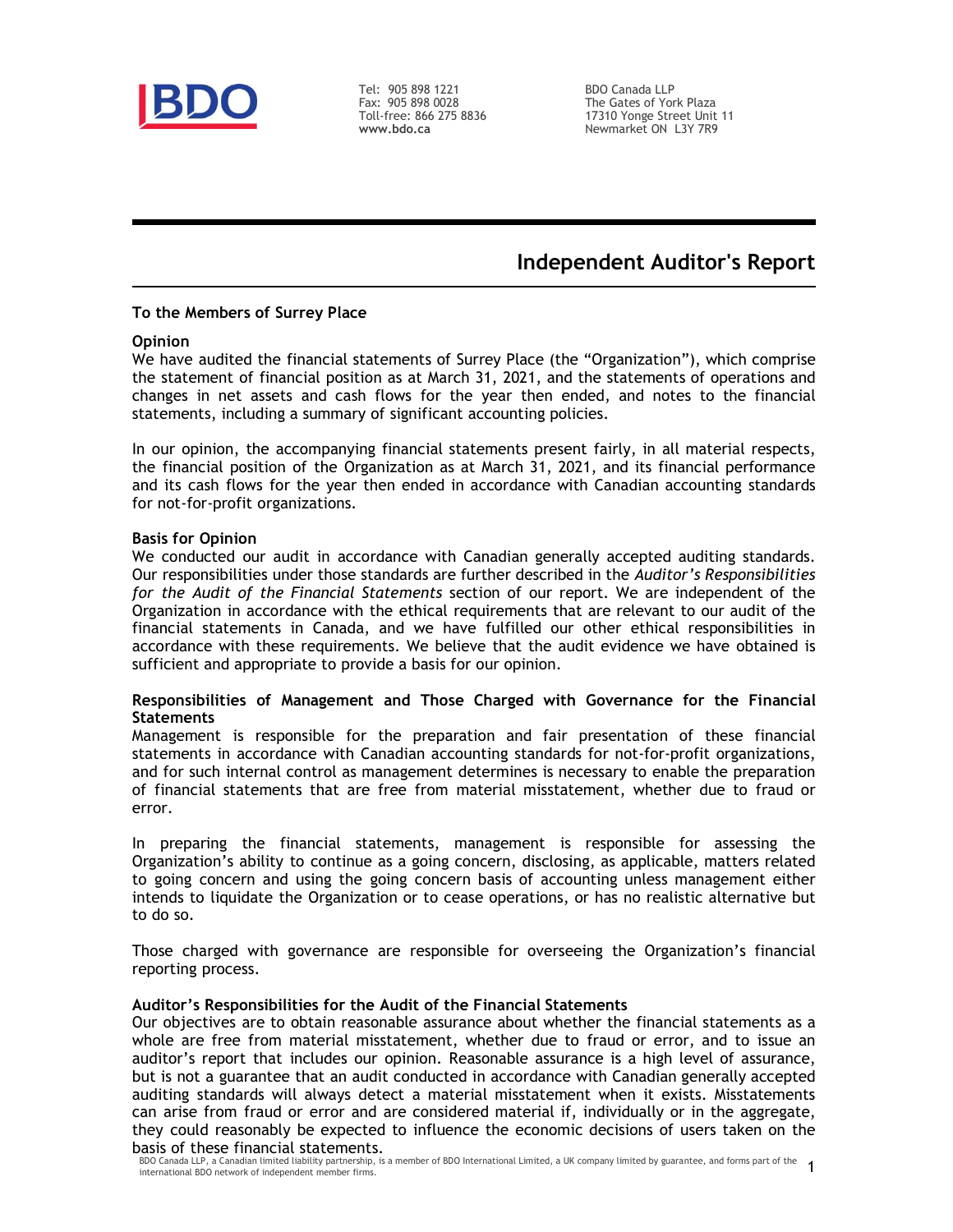

As part of an audit in accordance with Canadian generally accepted auditing standards, we exercise professional judgment and maintain professional skepticism throughout the audit. We also:

- Identify and assess the risks of material misstatement of the financial statements, whether due to fraud or error, design and perform audit procedures responsive to those risks, and obtain audit evidence that is sufficient and appropriate to provide a basis for our opinion. The risk of not detecting a material misstatement resulting from fraud is higher than for one resulting from error, as fraud may involve collusion, forgery, intentional omissions, misrepresentations, or the override of internal control.
- Obtain an understanding of internal control relevant to the audit in order to design audit procedures that are appropriate in the circumstances, but not for the purpose of expressing an opinion on the effectiveness of the Organization's internal control.
- Evaluate the appropriateness of accounting policies used and the reasonableness of accounting estimates and related disclosures made by management.
- Conclude on the appropriateness of management's use of the going concern basis of accounting and, based on the audit evidence obtained, whether a material uncertainty exists related to events or conditions that may cast significant doubt on the Organization's ability to continue as a going concern. If we conclude that a material uncertainty exists, we are required to draw attention in our auditor's report to the related disclosures in the financial statements or, if such disclosures are inadequate, to modify our opinion. Our conclusions are based on the audit evidence obtained up to the date of our auditor's report. However, future events or conditions may cause the Organization to cease to continue as a going concern.
- Evaluate the overall presentation, structure and content of the financial statements, including the disclosures, and whether the financial statements represent the underlying transactions and events in a manner that achieves fair presentation.

We communicate with those charged with governance regarding, among other matters, the planned scope and timing of the audit and significant audit findings, including any significant deficiencies in internal control that we identify during our audit.

BDO Canada LLP

Chartered Professional Accountants, Licensed Public Accountants

Newmarket, Ontario August 30, 2021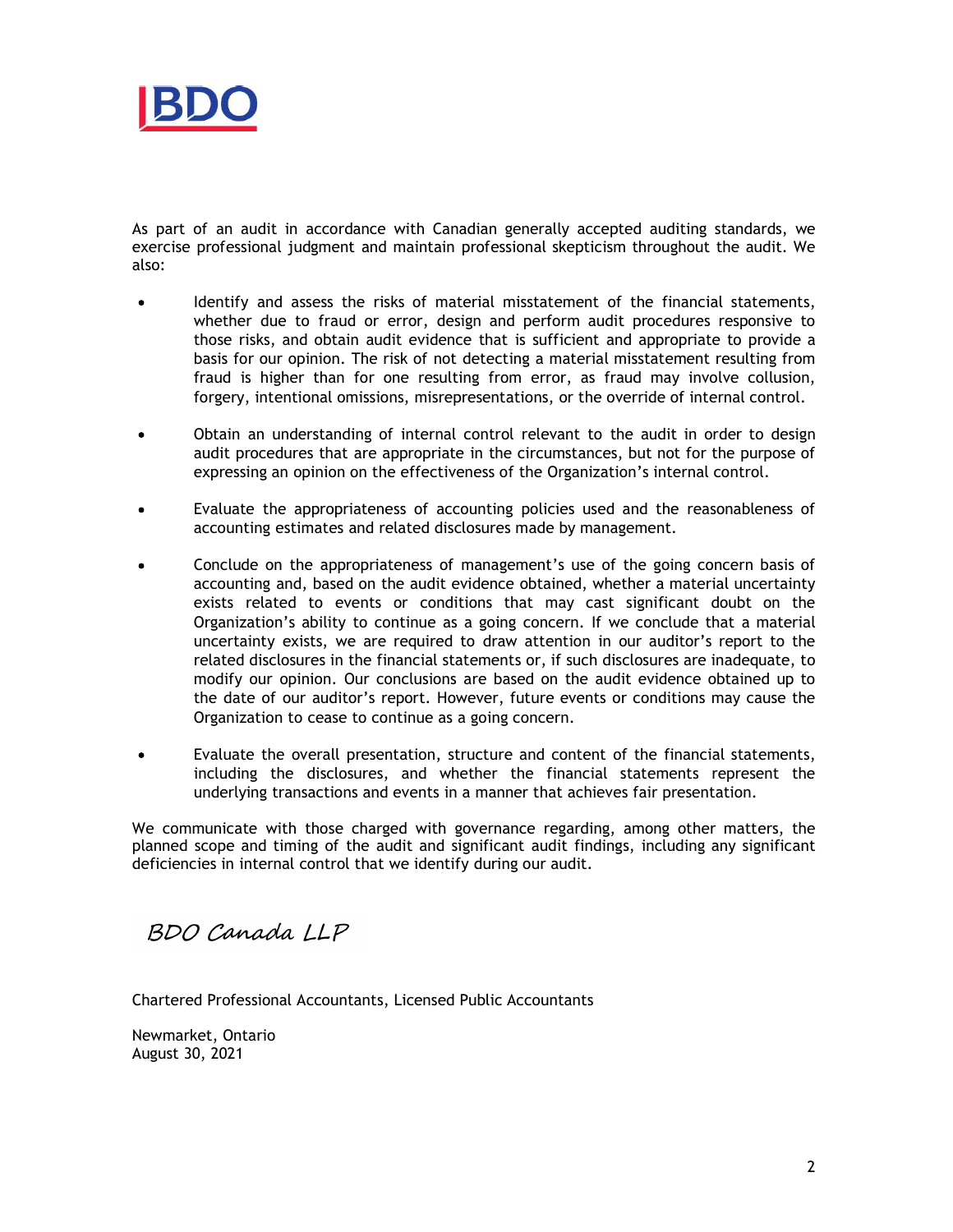| March 31                                                      | 2021                    | 2020                      |
|---------------------------------------------------------------|-------------------------|---------------------------|
| <b>Assets</b>                                                 |                         |                           |
|                                                               |                         |                           |
| Current<br>Cash and cash equivalents<br>Short term investment | \$15,420,505<br>800,000 | 9,749,936<br>\$           |
| Accounts receivable<br>Prepaid expenses                       | 1,217,576<br>1,960,107  | 869,377<br>2,225,989      |
|                                                               | 19,398,188              | 12,845,302                |
| Property and equipment (Note 2)                               | 2,513,628               | 2,756,183                 |
|                                                               |                         | \$21,911,816 \$15,601,485 |
|                                                               |                         |                           |
| <b>Liabilities and Net Assets</b>                             |                         |                           |
| Current<br>Accounts payable and accrued liabilities (Note 4)  | $$13,405,743$ \$        | 7,373,828                 |
| Termination payable (Note 3)<br>Deferred revenue (Note 5)     | 107,992<br>5,339,681    | 107,992<br>4,825,681      |
|                                                               | 18,853,416              | 12,307,501                |
| Deferred contributions for property and equipment (Note 6)    | 2,442,943               | 2,685,774                 |
|                                                               | 21,296,359              | 14,993,275                |
| <b>Commitments (Note 9)</b>                                   |                         |                           |
| <b>Net Assets</b>                                             |                         |                           |
| Invested in property and equipment                            | 67,079                  | 67,079                    |
| Internally restricted reserve fund<br>Unrestricted operating  | 157,284<br>391,094      | 157,284<br>383,847        |
|                                                               | 615,457                 | 608,210                   |
|                                                               | \$21,911,816            | \$15,601,485              |

# Surrey Place Statement of Financial Position

Howard

 $\overline{\phantom{a}}$  ,  $\overline{\phantom{a}}$  ,  $\overline{\phantom{a}}$  ,  $\overline{\phantom{a}}$  ,  $\overline{\phantom{a}}$  ,  $\overline{\phantom{a}}$  ,  $\overline{\phantom{a}}$  ,  $\overline{\phantom{a}}$  ,  $\overline{\phantom{a}}$  ,  $\overline{\phantom{a}}$  ,  $\overline{\phantom{a}}$  ,  $\overline{\phantom{a}}$  ,  $\overline{\phantom{a}}$  ,  $\overline{\phantom{a}}$  ,  $\overline{\phantom{a}}$  ,  $\overline{\phantom{a}}$ 

Terri Hewitt, CEO **Helen Wojcinski, Board Chair** 

The accompanying notes are an integral part of these financial statements.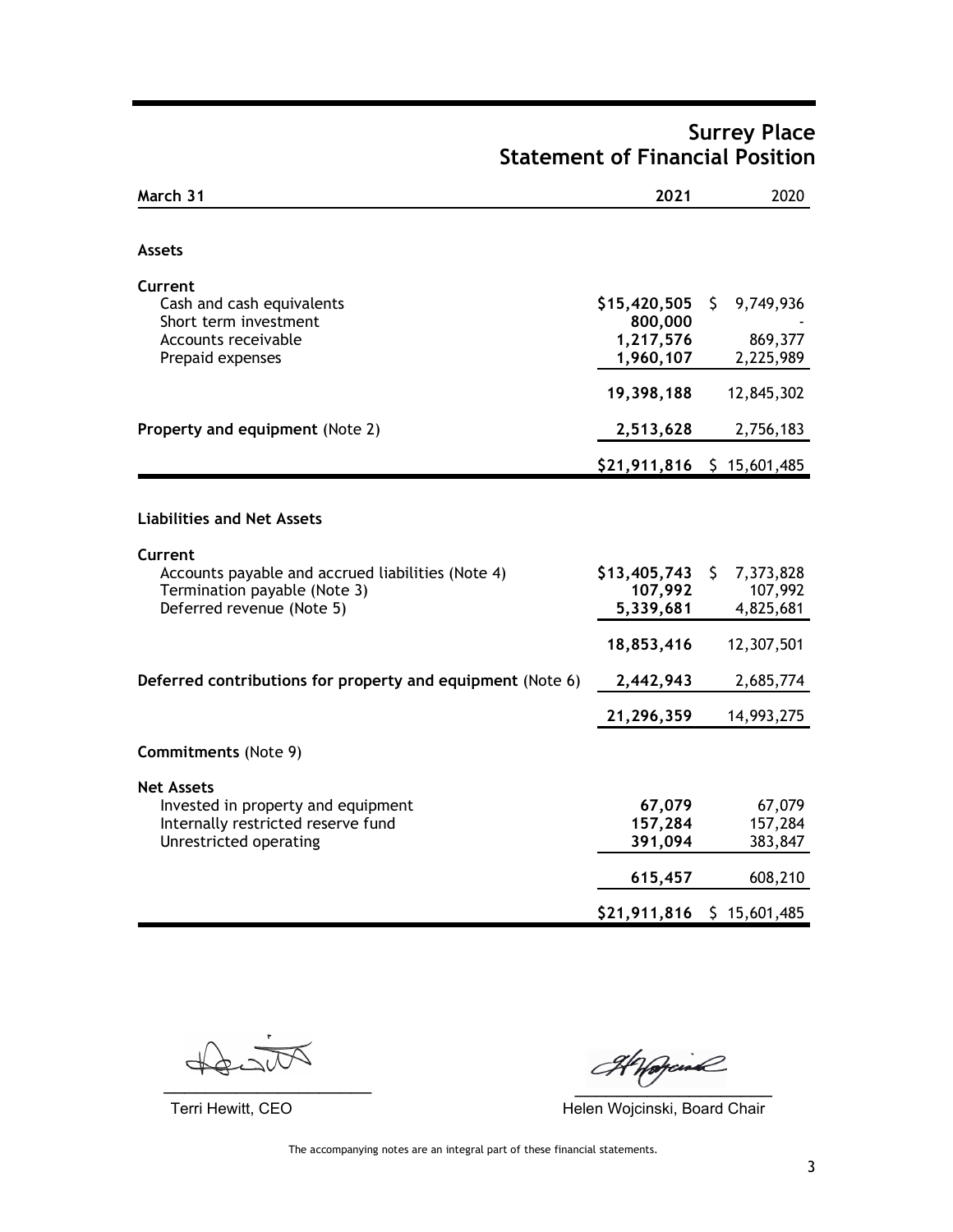### Surrey Place Statement of Operations

| <b>Year ended March 31</b>                            | 2021         | 2020         |
|-------------------------------------------------------|--------------|--------------|
| Revenue                                               |              |              |
| Provincial government funding                         | \$54,698,261 | \$59,634,165 |
| Municipal government funding                          | 1,022,537    | 1,086,712    |
| Fee for services and program grants                   | 1,374,561    | 1,581,691    |
| Interest and other revenue                            | 181,209      | 355,735      |
| Amortization of deferred contribution of property and |              |              |
| equipment (Note 6)                                    | 602,848      | 618,231      |
|                                                       | 57,879,416   | 63,276,534   |
| <b>Expenses</b>                                       |              |              |
| Programs                                              |              |              |
| Autism services                                       | 37,245,071   | 42,774,423   |
| Developmental services                                | 15,474,628   | 14,730,830   |
| Developmental services Ontario, Toronto Region        | 2,821,343    | 2,816,346    |
| <b>Blind Low Vision services</b>                      | 1,735,202    | 1,674,808    |
|                                                       | 57,276,244   | 61,996,407   |
| Administration                                        | 4,609,200    | 5,426,669    |
| Administration recoveries (Note 11)                   | (4,615,847)  | (4,770,923)  |
| Amortization of property and equipment                | 602,572      | 617,886      |
|                                                       | 57,872,169   | 63,270,039   |
| Excess of revenue over expenses                       | 7,247        | 6,495        |

 $\frac{1}{2}$ 

Anogaine

Terri Hewitt, CEO **Helen Wojcinski, Board Chair**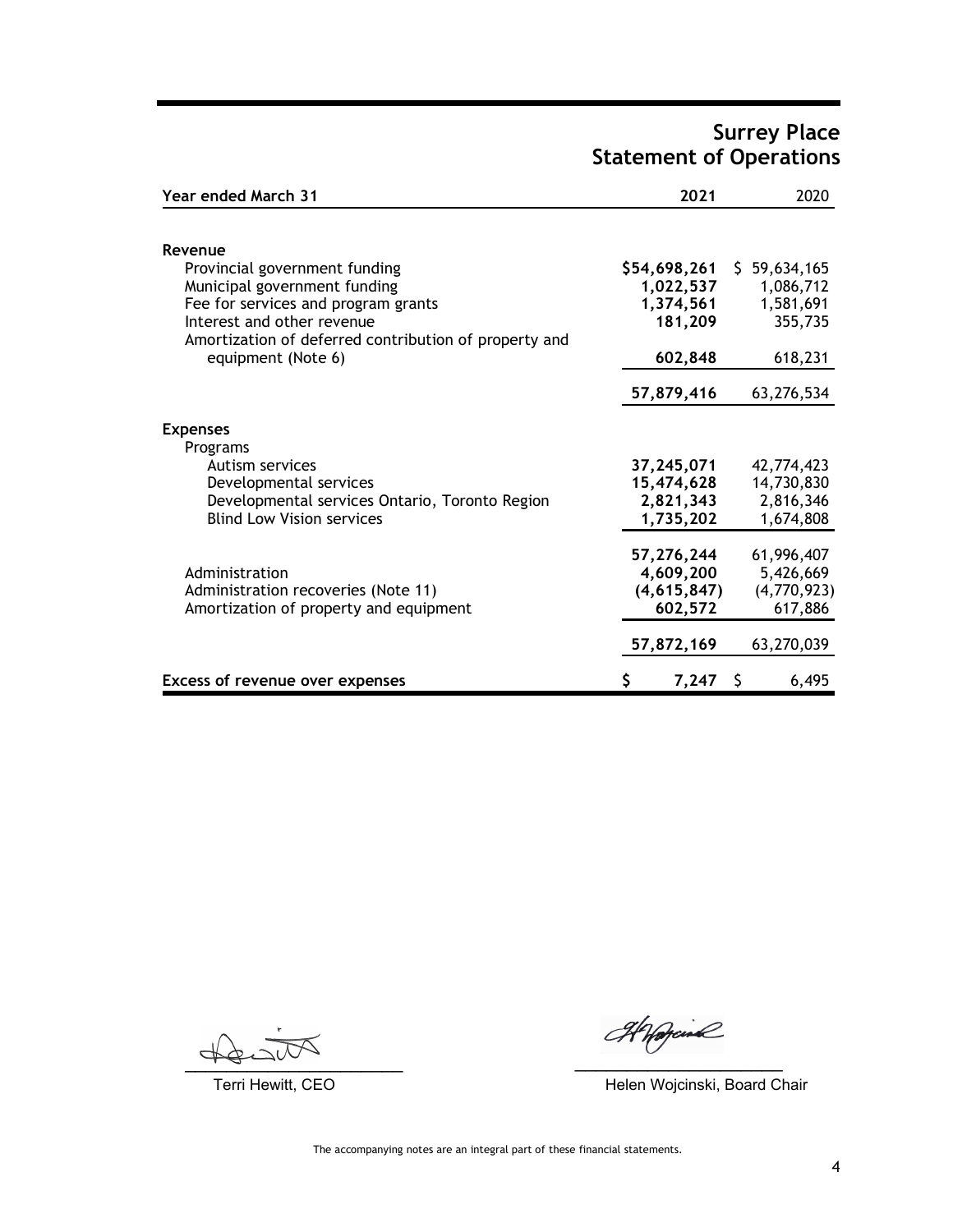| $\bullet$<br>(360, 017)<br>383,847<br>Unrestricted<br>Operating<br>7,247<br>$157,284$ \$<br>$\blacksquare$<br>Reserve<br>Fund<br>Internally<br>×<br>Restricted<br>67,079 \$<br>Invested in<br>360,017<br>Property<br>Equipment<br>×<br>and<br>S<br>Acquisition of property and equipment<br>Excess of revenues over expenses<br>Net Assets, beginning of the year<br>Year ended March 31 |  |                      | Statement of Changes in Net Assets |   |
|------------------------------------------------------------------------------------------------------------------------------------------------------------------------------------------------------------------------------------------------------------------------------------------------------------------------------------------------------------------------------------------|--|----------------------|------------------------------------|---|
|                                                                                                                                                                                                                                                                                                                                                                                          |  | <b>Total</b><br>2021 | Total<br>2020                      |   |
|                                                                                                                                                                                                                                                                                                                                                                                          |  | 608,210 \$           | 601,715                            |   |
|                                                                                                                                                                                                                                                                                                                                                                                          |  | 7,247                | 6,495                              |   |
|                                                                                                                                                                                                                                                                                                                                                                                          |  | ٠                    | $\blacksquare$                     |   |
| 360,017<br>$\mathbf{r}$<br>(360, 017)<br>equipment<br>Funding received for property and<br>purchases                                                                                                                                                                                                                                                                                     |  | $\blacksquare$       | ٠                                  |   |
| $\bullet$<br>391,094<br>S<br>157,284<br>$\bullet$<br>67,079<br>Ş<br>Net Assets, end of the year                                                                                                                                                                                                                                                                                          |  | 615,457              | 608,210<br>S                       |   |
|                                                                                                                                                                                                                                                                                                                                                                                          |  |                      |                                    |   |
| The accompanying notes are an integral part of these financial statements.                                                                                                                                                                                                                                                                                                               |  |                      |                                    | 5 |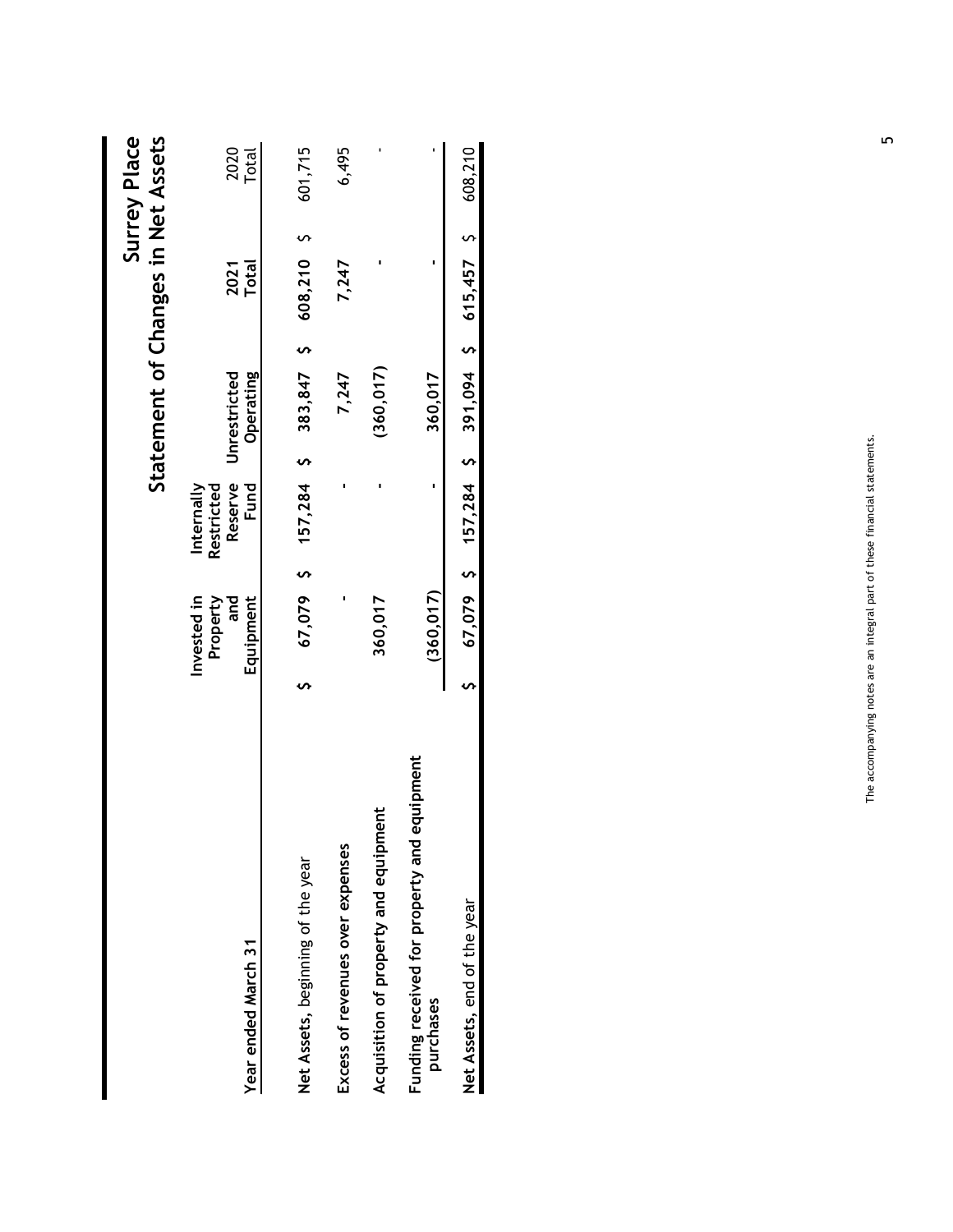# Surrey Place Statement of Cash Flows

| Year ended March 31                                                                                                           | 2021                 |   | 2020                     |
|-------------------------------------------------------------------------------------------------------------------------------|----------------------|---|--------------------------|
| Cash flows from operating activities                                                                                          |                      |   |                          |
| Excess of revenue over expenses                                                                                               | \$<br>$7,247$ \$     |   | 6,495                    |
| Items not affecting cash:<br>Amortization of property and equipment<br>Recognition of deferred contributions for property and | 602,572              |   | 617,886                  |
| equipment (Note 6)                                                                                                            | (602, 848)           |   | (618, 231)               |
|                                                                                                                               | 6,971                |   | 6,150                    |
| Changes in non-cash working capital:                                                                                          |                      |   |                          |
| Accounts receivable                                                                                                           | (348, 199)           |   | 252,489                  |
| Receivable from MCCSS                                                                                                         |                      |   | 51,400                   |
| Prepaid expenses                                                                                                              | 265,882              |   | 32,802                   |
| Accounts payable and accrued liabilities<br>Deferred revenue                                                                  | 6,031,915<br>514,000 |   | 2,629,887<br>(1,868,947) |
|                                                                                                                               |                      |   |                          |
|                                                                                                                               | 6,470,569            |   | 1,103,781                |
| Cash flows from investing activities                                                                                          |                      |   |                          |
| Purchase of short term investment                                                                                             | (800, 000)           |   |                          |
| Purchase of property and equipment                                                                                            | (360, 017)           |   | (304, 329)               |
|                                                                                                                               | (1, 160, 017)        |   | (304, 329)               |
| Cash flows from financing activities                                                                                          |                      |   |                          |
| Deferred capital contributions received                                                                                       | 360,017              |   | 304,329                  |
| Net increase in cash and cash equivalents                                                                                     | 5,670,569            |   | 1,103,781                |
| Cash and cash equivalents, beginning of the year                                                                              | 9,749,936            |   | 8,646,155                |
| Cash and cash equivalents, end of the year                                                                                    | \$15,420,505         | S | 9,749,936                |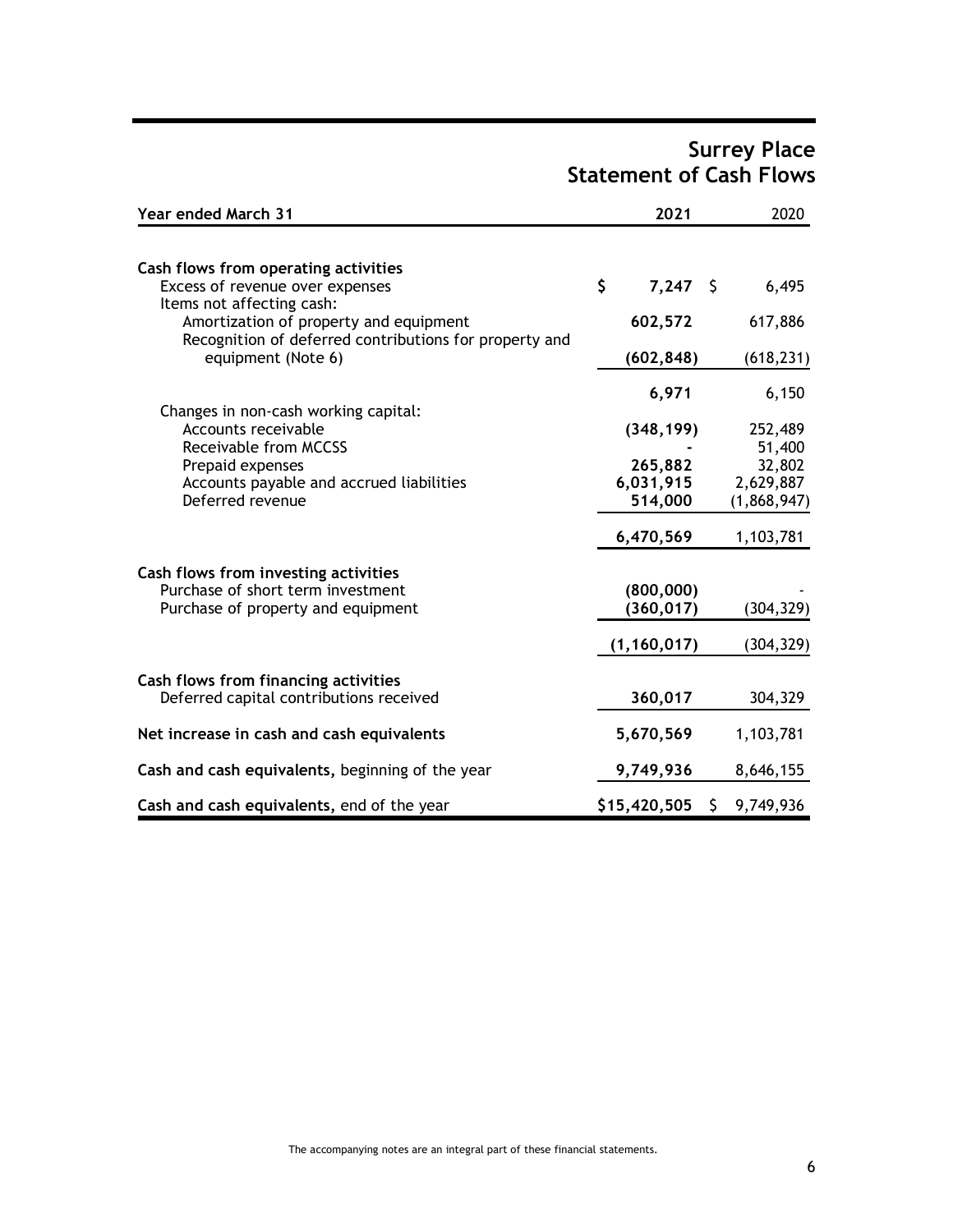March 31, 2021

#### 1. Significant Accounting Policies

Nature and Purpose of Organization incorporated under the laws of Ontario without share capital, and Surrey Place (the "Organization") is a non-profit corporation is a registered charitable organization under the Income Tax Act (Canada).

> The Organization is a specialized interdisciplinary health care centre which is nationally accredited and academically affiliated to enable individuals with developmental disabilities, autism spectrum disorder and visual impairment to maximize abilities and enhance health and well-being.

> The main sources of revenue for the Organization are operating subsidies from the Ontario Ministry of Children, Community and Social Services (MCCSS) which are calculated on the basis of the approved net expenditures as formulated under the annual services plan process. This process requires management to produce periodic reports to maintain the Organization's funding position.

> As is common with other not-for-profit organizations, the Organization is economically dependent on the continued financial support from the provincial government to meet its ongoing commitments.

- Basis of Accounting The financial statements have been prepared in accordance with Canadian accounting standards for not-for-profit organizations (ASNPO).
- Revenue Recognition The Organization follows the deferral method of accounting for grants and contributions.

Restricted grants and contributions are recognized as revenue in the year in which the services are performed and the related expenses are incurred. Accordingly, restricted grants and contributions related to services that will be rendered subsequent to the end of the current fiscal period are presented as deferred revenue. Unrestricted grants and contributions are recognized as revenue when received or receivable if the amount to be received can be reasonably estimated and collection is reasonably assured.

The Organization records contributions used to purchase property and equipment as restricted. The contribution is deferred, and revenue is recognized on the same basis as the amortization of the related asset.

Interest income is recorded over the period earned.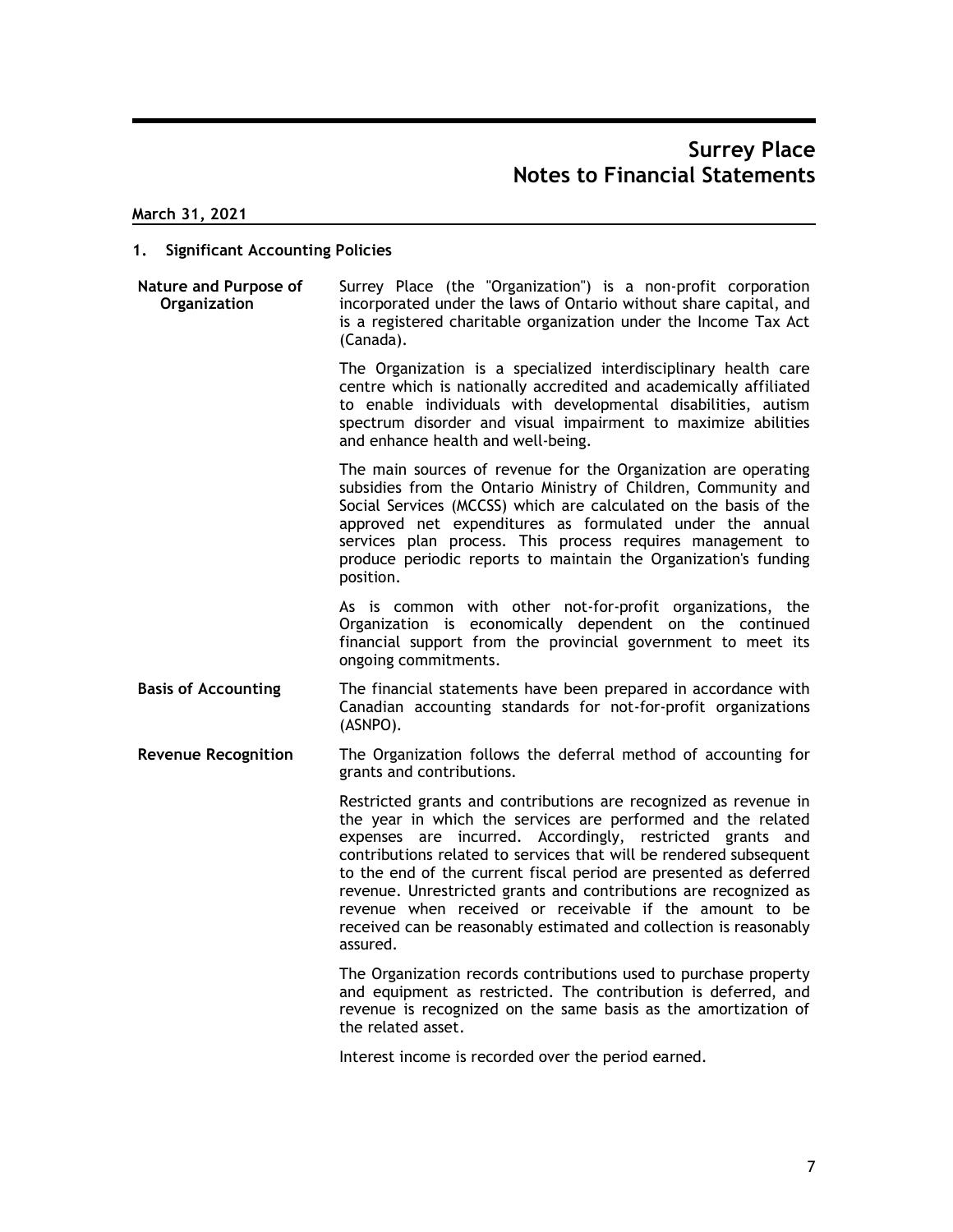March 31, 2021

### 1. Significant Accounting Policies (continued)

Financial Instruments Financial instruments are recorded at fair value at initial recognition. In subsequent periods, equities traded in an active market are reported at fair value, with any change in fair value reported in operations. All other financial instruments are reported at cost or amortized cost less impairment if applicable. Financial assets are tested for impairment when changes in circumstances indicate the asset could be impaired. Transaction costs on the acquisition, sale or issue of financial instruments are expensed for those items measured at fair value and charged to the financial instrument for those measured at amortized cost and amortized over the expected life of the instrument using the straight line method. Financial assests are tested for impairment when changes in<br>circumstances indicate the asset could be impaired. Transaction<br>costs on the acquisition, sale or issue of financial instruments are<br>expensed for those items meas

The Organization's financial instruments consist of cash and cash equivalents and short term investments which are recorded at fair value and accounts receivable, receivable from MCCSS, accounts payable and accrued liabilities and termination payable which are recorded at amortized cost.

Property and Equipment Purchased property and equipment are stated at cost less accumulated amortization. Contributed property and equipment are recorded at fair value at the date of contribution and are amortized, unless fair value is not determinable in which case contributed property and equipment are recorded at nominal value at the date of contribution. costs on the acquisition, sale or issue of financial instruments are<br>expensed for those items measured at fair value and charged to<br>the financial instrument for those measured at amortized cost<br>and amortized over the expec

Amortization based on the estimated useful life of the asset is calculated as follows:

| Office and computer equipment | 20%                    | declining |
|-------------------------------|------------------------|-----------|
| balance                       |                        |           |
| Leasehold improvements        | 10 years straight-line |           |

- Contributed Services Due to the difficulty of determining their fair value, the Organization does not record the value of donated materials and services.
- Internally Restricted The internally restricted reserve fund was created by the Board of Reserve Fund Directors (the Board) in fiscal 2014 and initially consisted of accumulated excess amounts from various research and training activities. The purpose of the internally restricted reserve fund is to set aside amounts to meet unforeseen special demands in the future.
- Cash and Cash Cash and cash equivalents consist of cash and guaranteed Equivalents investment certificates maturing within 90 days.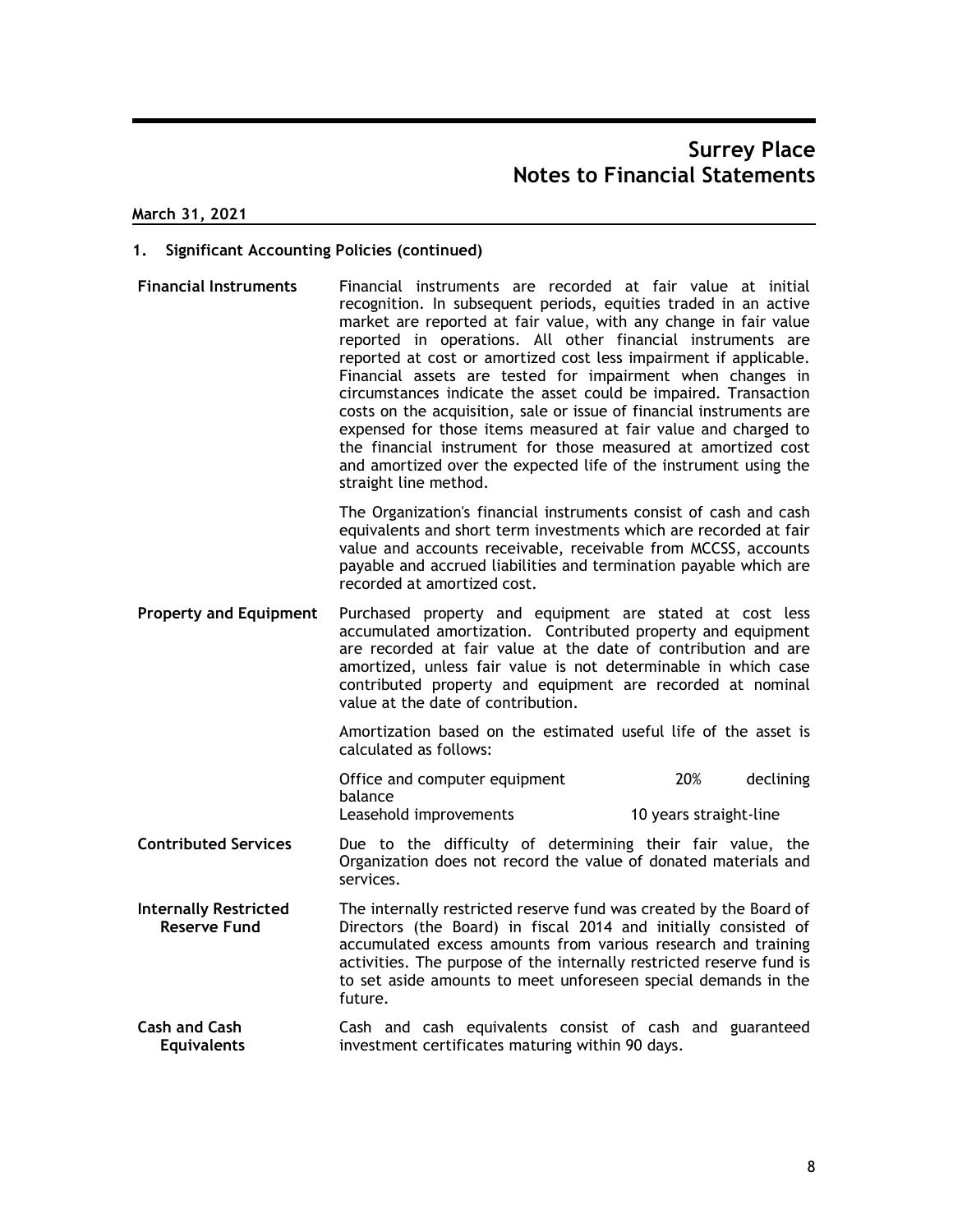March 31, 2021

### 1. Significant Accounting Policies (continued)

Use of Estimates Management reviews the carrying amounts of items in the financial statements at each statement of financial position date to assess the need for revision or any possibility of impairment. Certain items in the preparation of these financial statements require management's best estimate. Management determines these estimates based on assumptions that reflect the most probable set of economic conditions and planned courses of action.

These estimates are reviewed periodically and adjustments are made to operations in the year they become known.

Items subject to management estimates include allowance for doubtful accounts, accrued liabilities, and the estimated useful lives for property and equipment.

Allocation of Expenses The Organization incurs costs which it allocates to its programs in the Schedule of Programs. These costs are applied consistently each fiscal year according to the guidelines provided by the funders.

> The Organization allocates expenses in the statement of operations by program and administration based on funding agreements. Program expenses include direct program delivery and program administrative costs while administration expenses include central administration, research, evaluation and educations costs that support multiple programs. Administrative recoveries reflects specific funding from individual funding contracts that support administration costs.

Related Party The financial position, results of operations and cash flows of Surrey Place Charitable Foundation, whose board of directors include a majority of Organization board of director members, have not been consolidated in the Organization's financial statements. Refer to Note 8 for disclosure of the Foundation's financial information.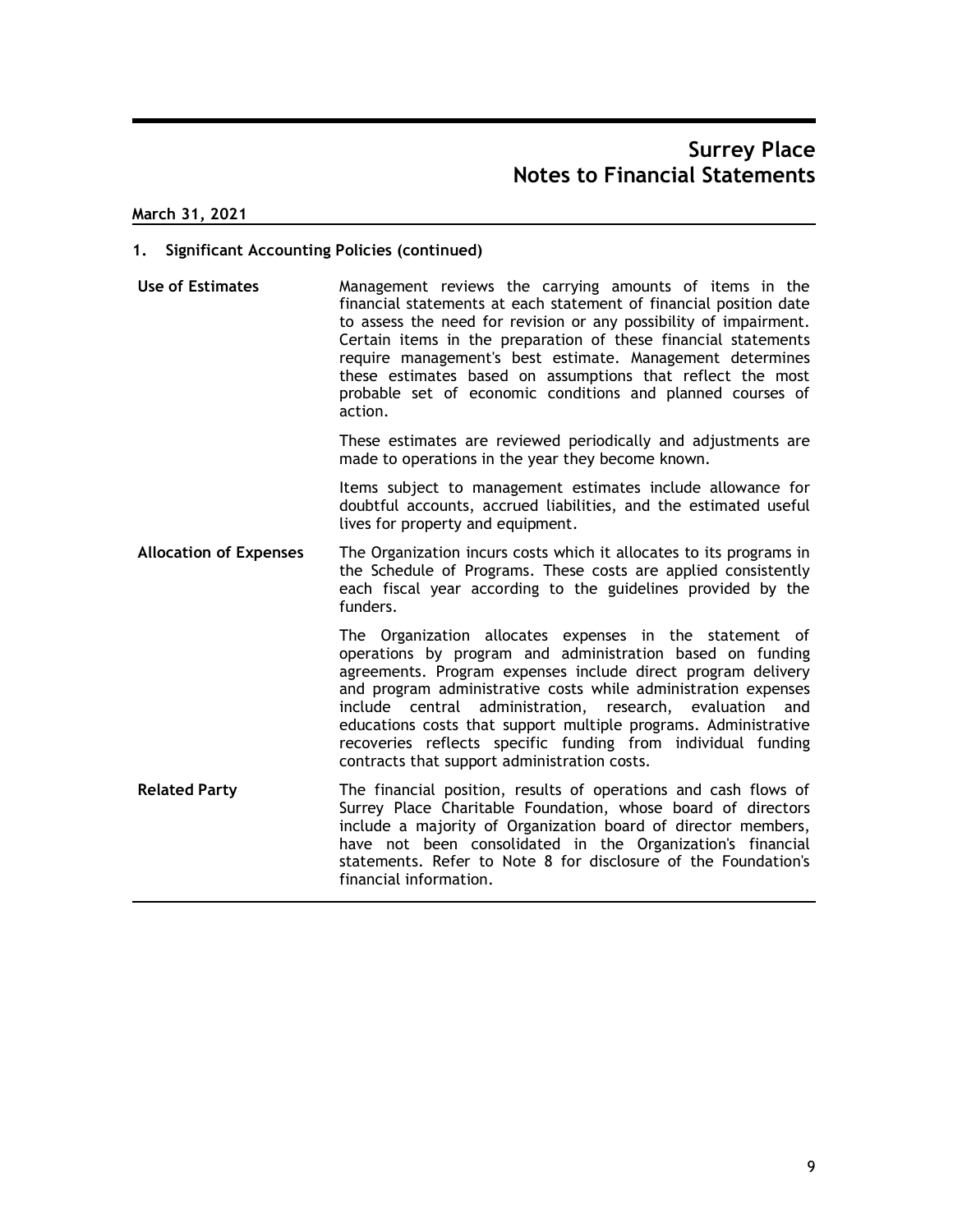### March 31, 2021

### 2. Property and Equipment

|                                               |              | 2021                        |              |    | 2020                        |
|-----------------------------------------------|--------------|-----------------------------|--------------|----|-----------------------------|
|                                               | Cost         | Accumulated<br>Amortization | Cost         |    | Accumulated<br>Amortization |
| Office and computer<br>equipment<br>Leasehold | \$11,063,955 | \$9,643,620                 | \$10,804,433 | S. | 9,283,932                   |
| improvements                                  | 4,587,131    | 3,493,838                   | 4,486,638    |    | 3,250,956                   |
|                                               | 15,651,086   | 13, 137, 458                | 15,291,071   |    | 12,534,888                  |
| Net book value                                |              | 2,513,628                   |              |    | 2,756,183                   |
|                                               |              |                             |              |    |                             |

#### 3. Termination Payable

As part of the divestment requirements of Thistletown programs, the Organization is a Successor Employer bound by the Crown Employees Collective Bargaining Act. Former Thistletown regular employees who successfully transferred to the Organization carried over all their accumulated vacation credits and severance pay to the Organization. The government also transferred the severance and credit funding of all qualified employees to the Organization. The Organization has recorded a termination payable in the amount of \$107,992 (2020 - \$107,992). The Organization holds this amount in a separate account, and shall only use these funds to pay the qualified employees upon termination as required under the provisions of the applicable collective agreement.

#### 4. Accounts Payable and Accrued Liabilities

Included in accounts payable and accrued liabilities are government remittances of \$209,063 (2020 - \$99,926).

The Organization had a surplus in its fiscal 2021 programs totaling \$4,838,504 (2020 - \$1,888,002) which is to be returned to MCCSS.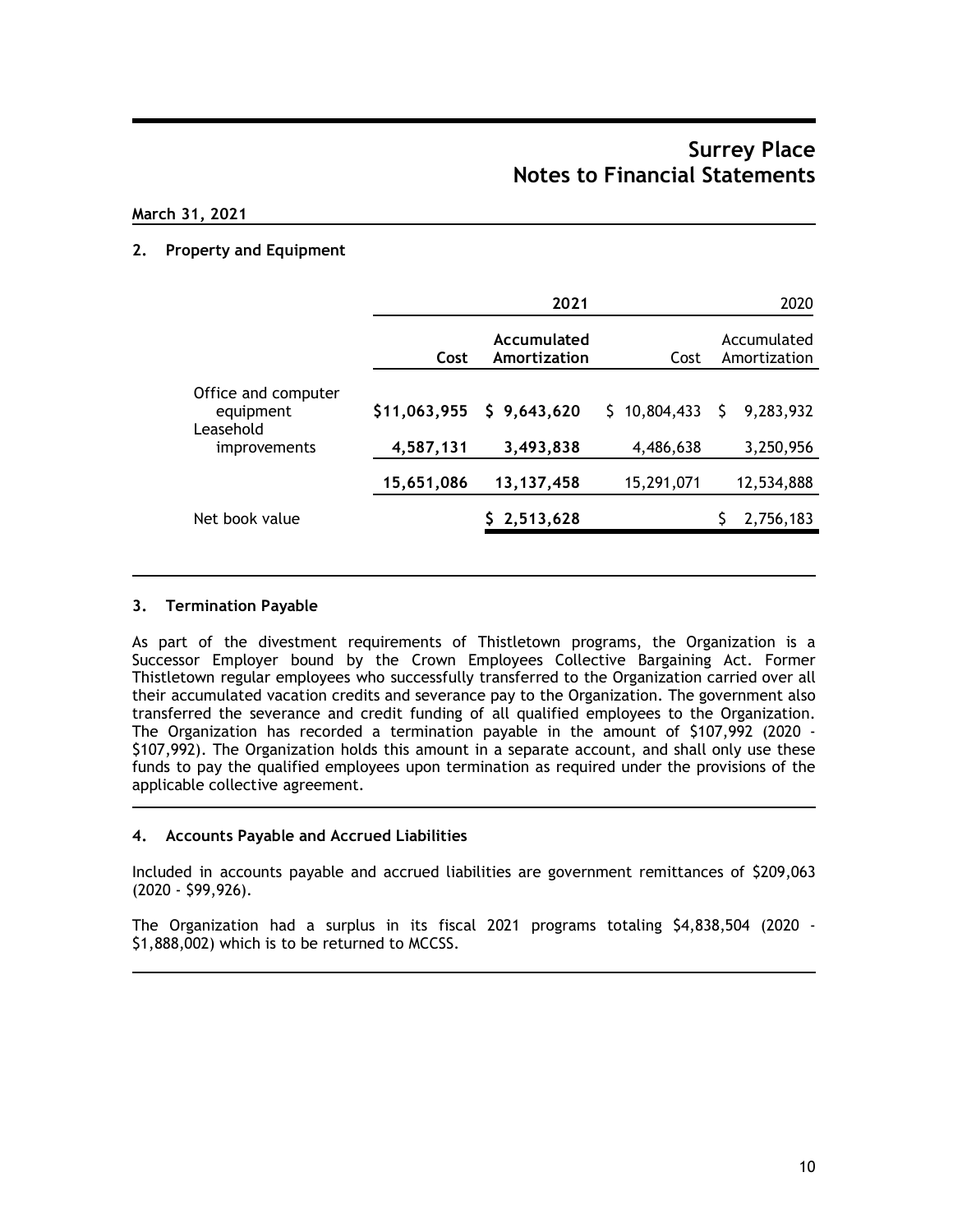### March 31, 2021

### 5. Deferred Revenue

Deferred revenue represents unspent restricted funding and grants received in the current fiscal year that relate to a subsequent fiscal year. Deferred revenue balances are as follows:

|                      | 2020                 |
|----------------------|----------------------|
| 333,981<br>5,005,700 | 336,615<br>4,489,066 |
| \$5,339,681          | - \$<br>4,825,681    |
|                      | 2021                 |

### 6. Deferred Contributions for Property and Equipment

Deferred contributions for property and equipment represent the unamortized portion of the contributed property and equipment purchased with funding received from MCCSS. The changes in the deferred contributions balance for the year are as follows:

|                                                                       | 2021                          | 2020                  |
|-----------------------------------------------------------------------|-------------------------------|-----------------------|
| Beginning balance<br>Add: funding received for property and equipment | $$2,685,774 \quad $2,999,676$ |                       |
| purchases<br>Less: amounts recognized as revenue in the fiscal year   | 360,017<br>(602, 848)         | 304,329<br>(618, 231) |
| Ending balance                                                        | \$2,442,943                   | 2,685,774             |

#### 7. Pension Plan

HOOPP provides pension services to more than 398,000 active and retired members and approximately 600 employers. Substantially all of the full-time employees and some of the part-time employees of the Organization are members of HOOPP. The plan is a multi-employer plan and therefore the Organization's contributions are accounted for as if the plan were a defined contribution plan with the Organization's contributions being expensed in the period they come due.

Every three years, an independent actuary determines the funding status of HOOPP by comparing the actuarial value of invested assets to the estimated present value of all pension benefits that members have earned to date.

The results of the most recent valuation as at December 31, 2020 disclosed a surplus position with value of net assets of \$103,983 million and value of pensions obligations of \$79,852 million. HOOPP is a multi-employer plan, therefore any pension plan surpluses or deficits are a joint responsibility of Ontario member organizations and their employees. As a result, the Organization does not recognize any share of the HOOPP surplus or deficit. Contributions made by the Organization to HOOPP for 2021 were \$2,568,682 (2020 - \$2,659,054).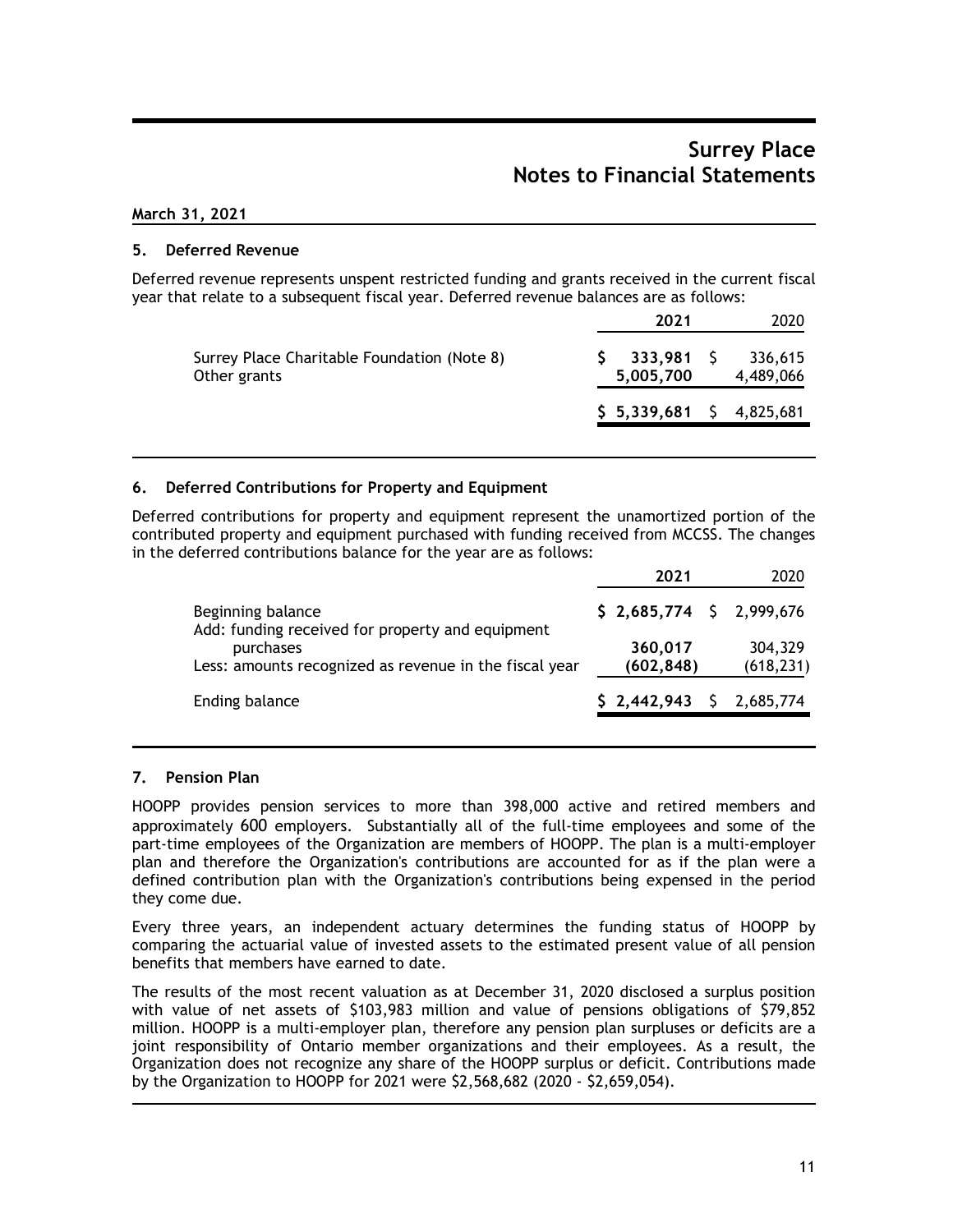#### March 31, 2021

### 8. Related Party Transactions

Surrey Place Charitable Foundation (the "Foundation") receives and applies its funding for the benefit of people with developmental disabilities similar to the objectives of the Organization as described in Note 1. The Foundation is a controlled organization, incorporated without share capital and qualifies for tax-exempt status as a registered charity recognized as a public foundation under the Income Tax Act (Canada).

The financial summary of the Foundation as at March 31, 2021 and 2020 is as follows:

#### Financial position:

|                                              |     | 2021                  |     | 2020                 |
|----------------------------------------------|-----|-----------------------|-----|----------------------|
| Assets<br>Liabilities                        |     | \$1,446,461<br>9,214  | \$. | 1,334,054<br>166,920 |
| Net assets                                   |     | \$1,437,247           | Ş.  | 1,167,134            |
| <b>Financial activities:</b>                 |     |                       |     |                      |
| Revenue<br><b>Expenses</b>                   | \$  | 327,064<br>56,951     | \$  | 76,108<br>170,821    |
| Excess (deficiency) of revenue over expenses | S   | 270,113               | \$  | (94, 713)            |
| <b>Cash flows:</b>                           |     |                       |     |                      |
| Operating<br>Investing                       | \$. | (152, 266)<br>165,602 | \$  | 41,272<br>(28, 443)  |
| Increase in cash during the year             | \$  | 13,336                | \$  | 12,829               |

The Foundation's major sources of income are investment income and contributions received from the community. The income generated in the Foundation is intended to be remitted to the Organization to support its mission.

The Organization and the Foundation share common premises and administration services. The Organization received grants from the Foundation in the amount of \$34,500 (2020 - \$34,500) to fund specific projects. Revenue recognized for the year on these projects is \$37,134 (2020 - \$21,040).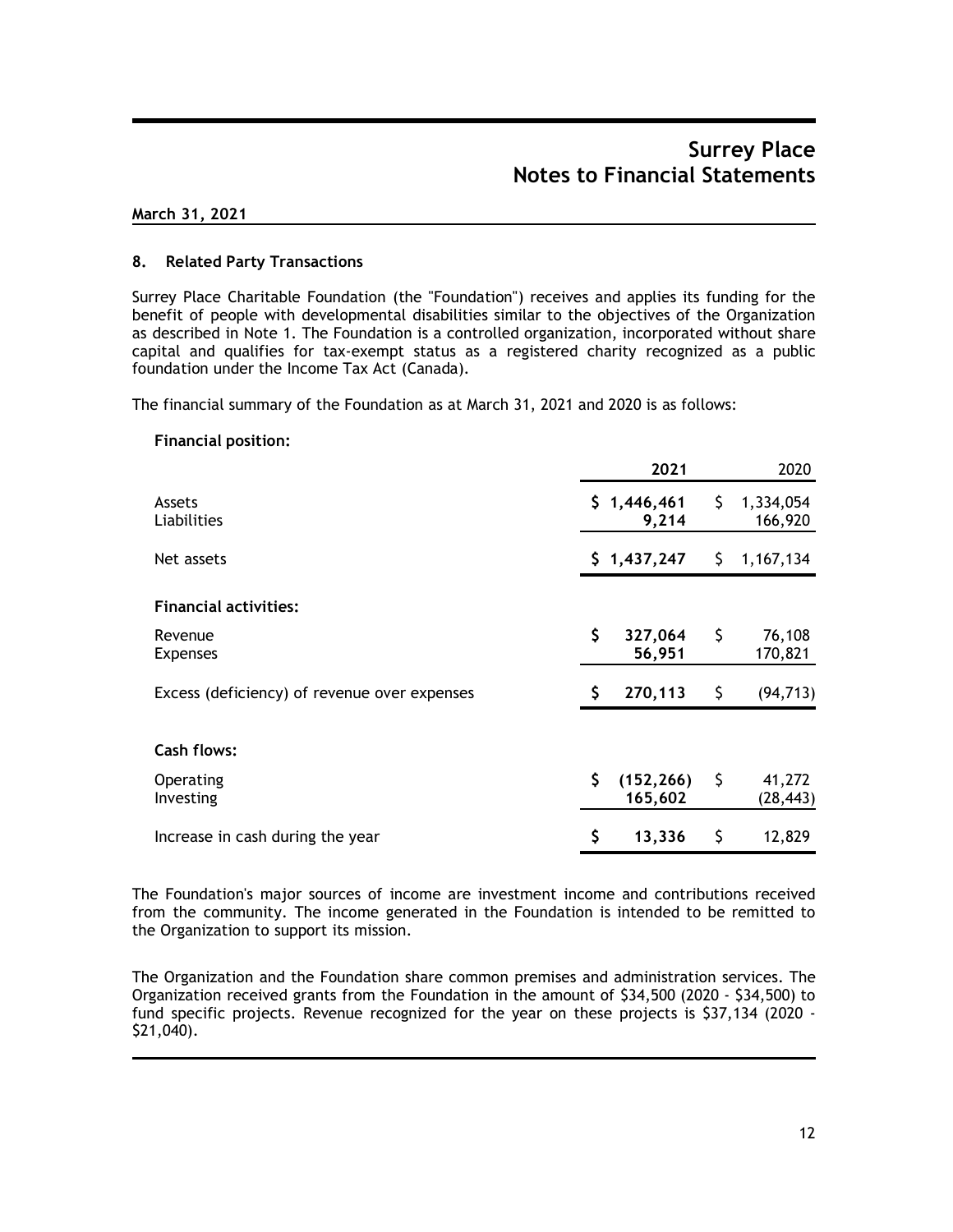### March 31, 2021

#### 8. Related Party Transactions (continued)

Included in accounts receivable at year end are amounts due from the Foundation in the amount of \$nil (2020 - \$158,101), measured at the exchange amount, which is the amount of consideration established and agreed to by the related parties. Amounts due from the Foundation are non-interest bearing, unsecured and due on demand.

Included in deferred revenue at year end is \$333,981 (2020 - \$336,615) of contributions received from the Foundation for various projects. These contributions will be recognized as revenue once they are spent on the designated projects.

#### 9. Commitments

The Organization's commitments are minimum lease payments under various property lease agreements, exclusive of occupancy costs as follows:

| 2022       | 1,295,539 |  |
|------------|-----------|--|
| 2023       | 1,186,730 |  |
| 2024       | 1,204,929 |  |
| 2025       | 1,215,527 |  |
| Thereafter | 3,482,904 |  |
|            | 8,385,629 |  |

#### 10. Contingencies

In the normal course of business, the Organization is subject to various claims which are provided for if and when the amounts become reasonably determinable. Management estimates resolution of the one claim outstanding in fiscal year 2022.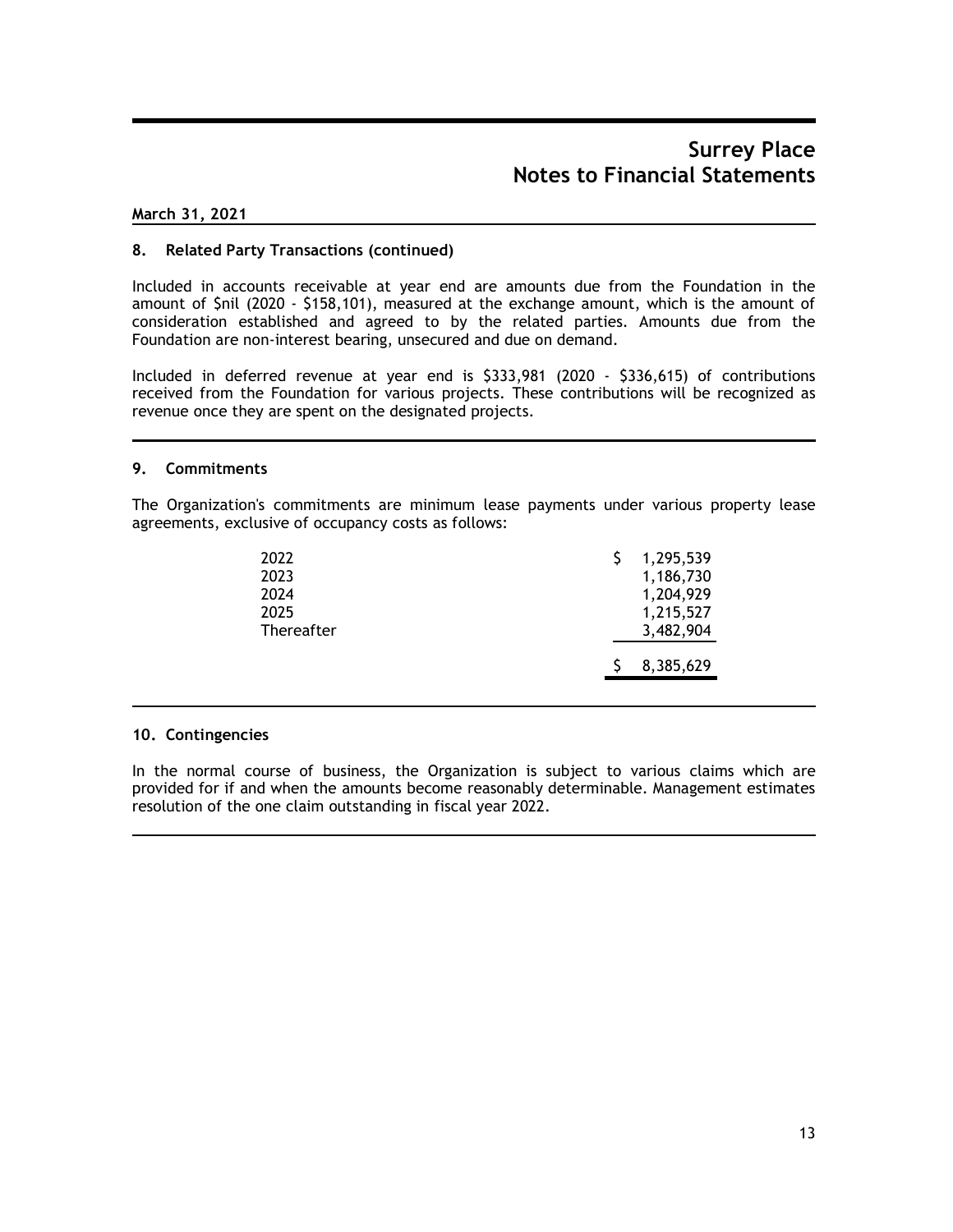#### March 31, 2021

#### 11. Financial Instruments

#### Credit risk

The Organization's financial instruments that are exposed to concentrations of credit risk relate primarily to its receivable from MCCSS and other receivables. The Organization provides credit to its clients in the normal course of its operations.

The Organization mitigates credit risk on its receivables by performing credit assessments on a regular basis and creating an allowance for doubtful accounts when applicable.

There have not been any changes in the risk from the prior year.

#### Liquidity risk

The Organization is exposed to this risk mainly in respect of its accounts payable and accrued liabilities including the repayable to MCCSS, termination payable, and commitments.

The Organization's approach to managing liquidity is to ensure, as far as possible, that it will always have sufficient cash flows to fund its operations and to meet its liabilities when due, under both normal and stressed conditions. The Organization maintains a portion of its invested assets in liquid securities.

The Organization's ability to obtain funding from external sources may be restricted if the Organization's financial performance and condition deteriorate. In addition, credit and capital markets are subject to inherent global risks that may negatively affect the Organization's access and ability to fund its short-term requirements. The Organization mitigates this risk by actively monitoring market conditions and diversifying its sources of funding.

There have not been any changes in the risk from the prior year.

#### Interest rate risk

The Organization is exposed to interest rate risk on its fixed interest rate financial instruments. Fixed-interest instruments subject the Organization to a fair value risk.

It is management's opinion that Organization is not exposed to significant interest rate risk arising from its financial instruments.

There have not been any changes in the risk from the prior year.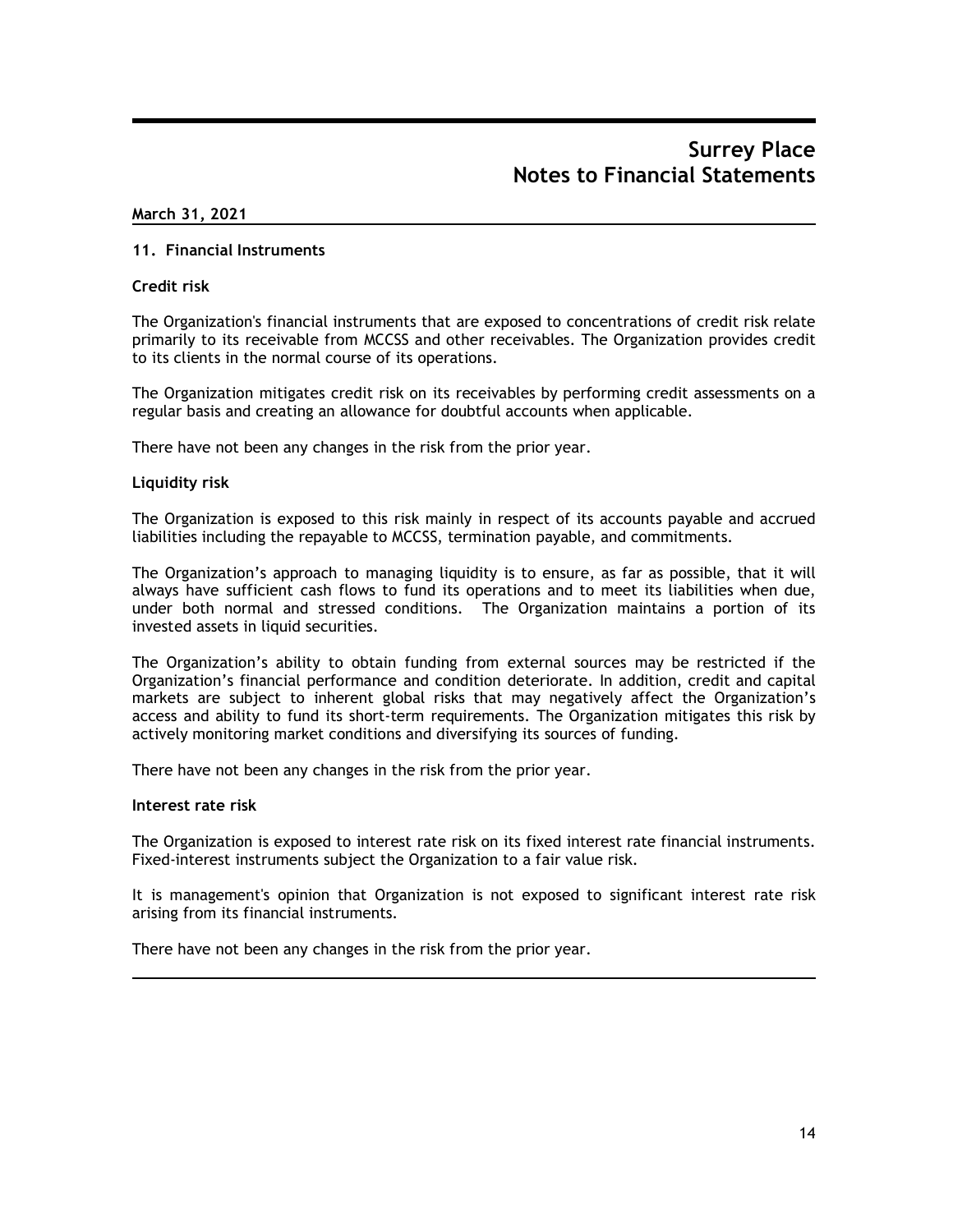### March 31, 2021

### 12. Allocation of Expenses

Administration expenses of \$4,615,847 (2020 - \$4,770,923) have been allocated as follows:

| 2021        | 2020            |
|-------------|-----------------|
|             | 3,140,823       |
| 1,328,341   | 1,298,382       |
| 282,665     | 168,616         |
| 155,756     | 163,102         |
| \$4,615,847 | 4,770,923       |
|             | $$2,849,085$ \$ |

#### 13. Comparative Amounts

Certain comparative amounts have been reclassified to conform to the presentation of the 2021 financial statements.

### 14. Uncertainty due to COVID-19

On January 30, 2020 the World Health Organization (WHO) announced a global health emergency because of a new strain of coronavirus the "COVID-19 outbreak". In March 2020, the WHO classified the COVID-19 outbreak as a pandemic, based on rapid increase in global exposure.

The Organization funding is primarily from government sources and as such has been maintained during the global pandemic. If the impacts of COVID-19 continue there could be further impacts on the Organization and its major funders, suppliers and other third party business associates that could impact the Organizations future operations. Management is actively monitoring the affect on its financial condition, liquidity, and operations.

Given the daily evolution of the COVID-19 outbreak the full potential impact on the Organization is not known.